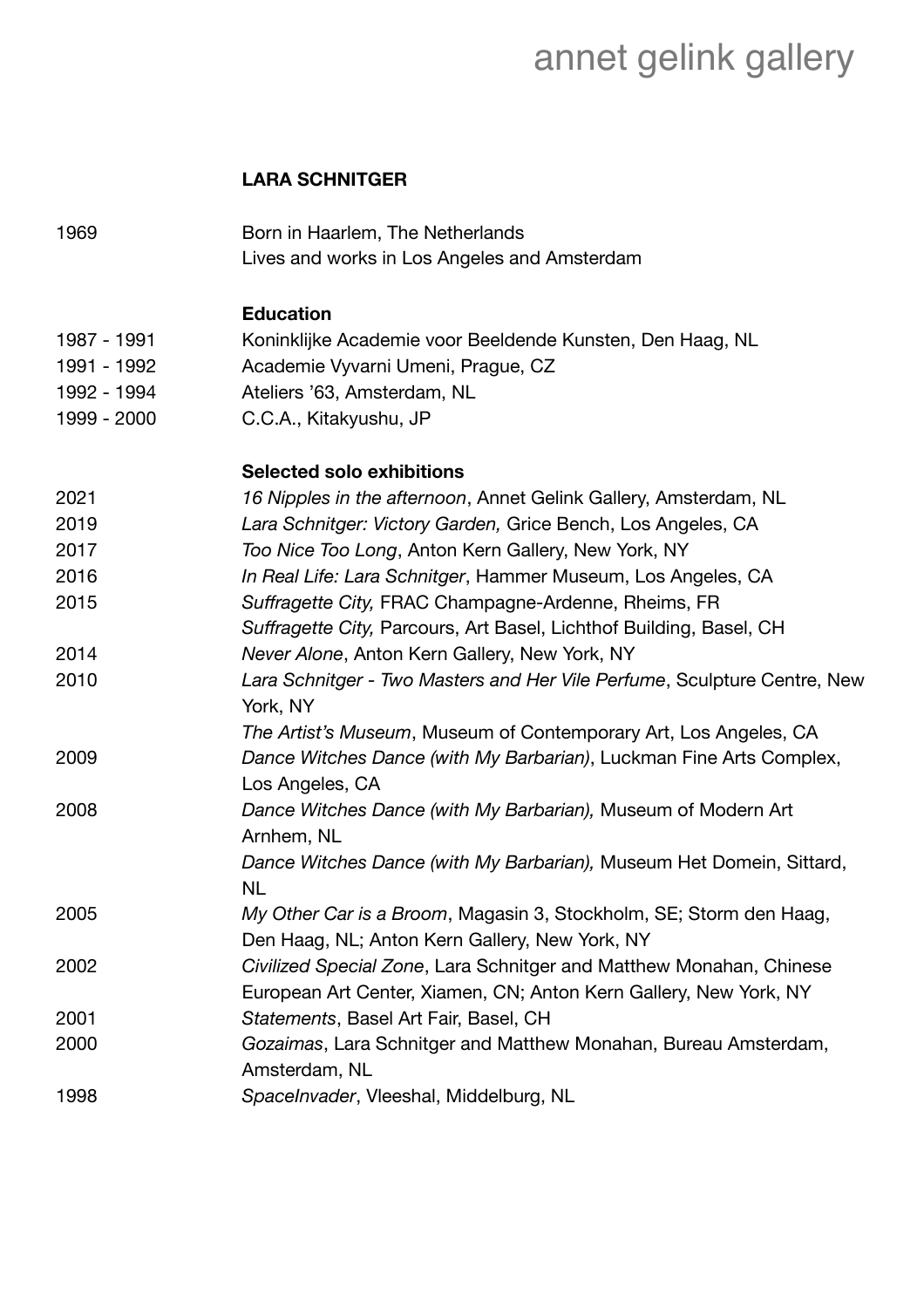|      | <b>Selected Group exhibitions</b>                                                                                                                                       |
|------|-------------------------------------------------------------------------------------------------------------------------------------------------------------------------|
| 2022 | Beating Around the Bush #7: Vals Plat, Bonnefantenmuseum, Maastricht,<br><b>NL</b>                                                                                      |
| 2021 | Witch Hunt, Hammer Museum and Institute of Contemporary Art, Los<br>Angeles, US                                                                                         |
| 2021 | Dancing with Octopuses, Annet Gelink Gallery, Amsterdam, NL                                                                                                             |
| 2019 | En Plein Air, High Line, New York, NY                                                                                                                                   |
|      | OFF THE WALL, Hudson Yards, New York, NY                                                                                                                                |
| 2018 | "Do I contradict myself? Very well then I contradict myself. (I am large, I<br>contain multitudes.), curated by Emmanuelle Lainé, FRAC Champagne-<br>Ardenne, Reims, FR |
| 2017 | 3. Berliner Herbstsalon, Maxim Gorki Theatre, Berlin, DE                                                                                                                |
|      | Do Disturb, Palais de Tokyo, Paris, FR                                                                                                                                  |
| 2015 | NO MAN'S LAND: Women Artists from The Rubell Family Collection, Rubell<br>Family Collection, Miami, FL                                                                  |
|      | Poor Art - Rich Legacy. Arte Povera and Parallel Practices 1968-2015,                                                                                                   |
|      | Museum of Contemporary Art, Oslo, NO                                                                                                                                    |
| 2011 | The Artist's Museum, Museum of Contemporary Art, Pittsburgh, PA                                                                                                         |
| 2010 | Ordinary Madness, Carnegie Museum of Art, Pittsburgh, PA                                                                                                                |
| 2009 | Directions, Palazzo Gallery, Brescia IT                                                                                                                                 |
| 2008 | Sonsbeek Sculpture Exhibition, Arnhem, NL                                                                                                                               |
| 2007 | USA Today, Hermitage, St. Petersburg, RU                                                                                                                                |
|      | To be continued, Magasin 3 Stockolm Konsthall, Stockholm, SE                                                                                                            |
| 2005 | THING New Sculpture from Los Angeles, Hammer Museum, Los Angeles,<br><b>CA</b>                                                                                          |
|      | Forms after David, Academia Delle Belle Arti, Florence, Italy                                                                                                           |
|      | My Barbarian, Powerplant, Toronto, Canada                                                                                                                               |
| 2002 | Building Structures, P.S.1 Contemporary Art Center, New York, NY                                                                                                        |
|      | Shangai Biennial Shanghai, CN                                                                                                                                           |
| 2001 | Kunst in Actie, Bonnefantenmuseum, Maastricht, NL                                                                                                                       |
|      | 11 x Dutch Art, National Center for Contemporary Art, St. Petersburg, RU                                                                                                |
| 2000 | Raumkorper, Netze und andere Gebilde, Kunsthalle Basel, Basel, CH                                                                                                       |
| 1999 | 10th Fukuoka Art Adventure, IMS - place Fukuoka, JP                                                                                                                     |
|      | artLovers, curated by Marcia Fortes, Liverpool Biennial, Liverpool, UK<br>Maeda Exhibitions, C.C.A., Kitakyusha, JP                                                     |
|      | Smooth Space, Vlaams Cultureel Centrum de Brakke Grond, Amsterdam,<br><b>NL</b>                                                                                         |
| 1995 | Wild Walls, Stedelijk Museum, Amsterdam, NL                                                                                                                             |
|      |                                                                                                                                                                         |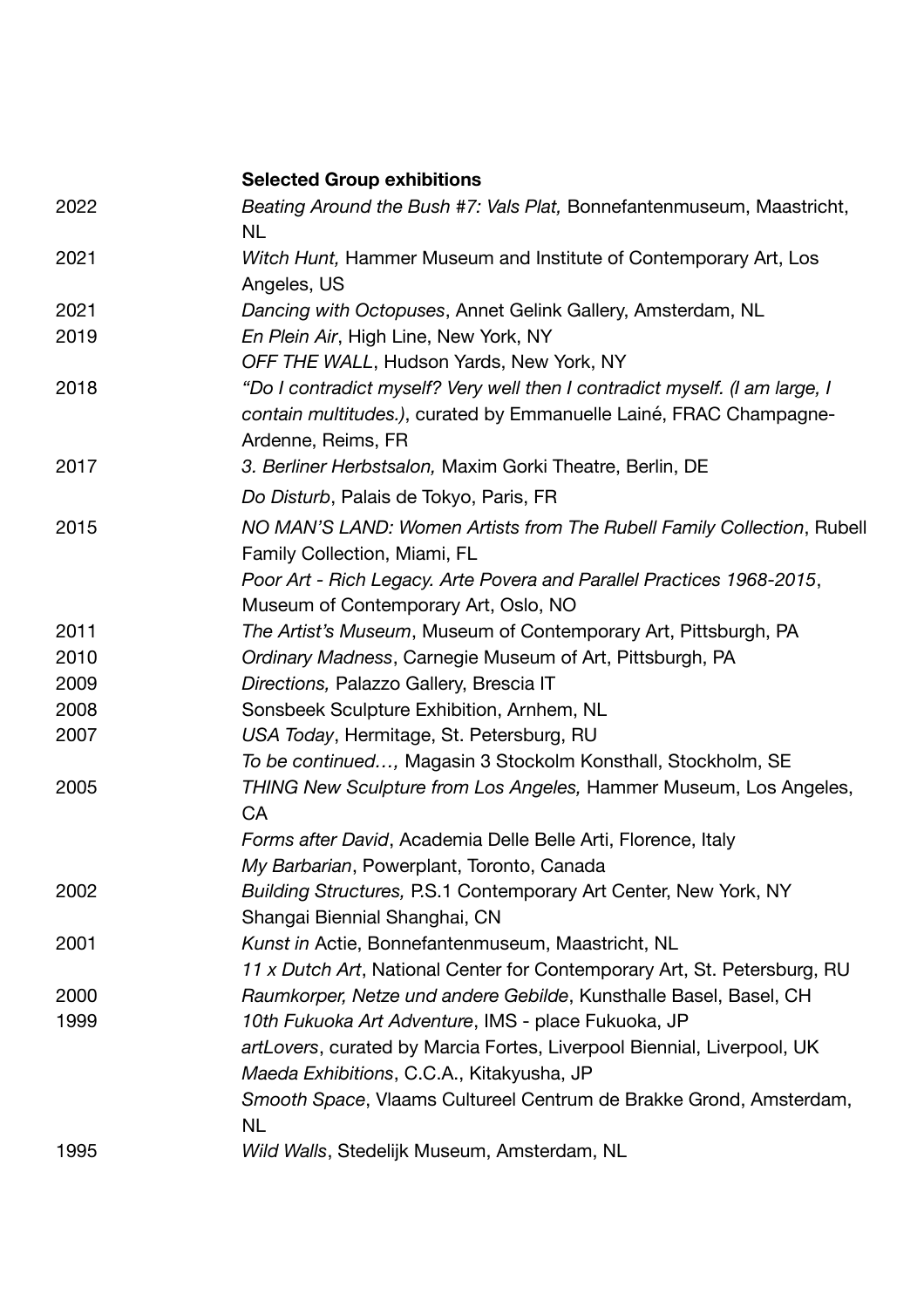|      | <b>Publications</b>                                                                                            |
|------|----------------------------------------------------------------------------------------------------------------|
| 2016 | McMahon, Katherine. L.A. Habitat: Lara Schnitger, ARTnews, June 10,<br>2016.                                   |
|      | Slocum, Amy Marie. "Hauser Wirth & Schimmel: Making of 'Revolution in<br>the Making'," Flaunt, March 12, 2016. |
|      | Knight, Christopher. "Review - The radical and politically potent opening                                      |
|      | show at DTLA's new Hauser Wirth & Schimmel," Los Angeles Times, March<br>10, 2016.                             |
| 2014 | Cembalest, Robin. "Avant-Garde Quilt Explosion!" ARTnews January 30,<br>2014.                                  |
| 2009 | Turvey, Lisa. "Reviews: Lara Schnitger," Artforum, September 2009.                                             |
|      | Smith, Roberta. "Last Chance: Lara Schnitger," The New York Times, June<br>19, 2009.                           |
|      | Smith, Roberta. "Art in Review: Lara Schnitger," The New York Times, June<br>5, 2009.                          |
| 2008 | Stern, Steven. "Unmonumental," Frieze, Issue 114, April 2008.                                                  |
|      | Everitt David. "Unmonumental: The Object in the 21st Century," Art                                             |
|      | Review, March, p.148.                                                                                          |
|      | Tuchman, Phyllis. Artnet News: Sonsbeek 2008 bows in June" Artnet,                                             |
|      | February 2008.                                                                                                 |
| 2007 | Sholis, Brian. "Studio City," Artforum, Scene & Heard Los Angeles, April<br>10, 2007.                          |
| 2006 | Allen, Jennifer. "Sehnsuchtig gleiten Ballone rund um die Welt," Artforum,<br>February 2006.                   |
| 2005 | Smith, Roberta. "Art in Review: Lara Schnitger," The New York Times,<br>October 7, 2005.                       |
|      | Knight, Christopher. "The next big 'Thing' in L.A.," The Los Angeles Times,<br>February 9, 2005.               |
|      | Nys Dambrot, Shana. "'THING' the UCLA Hammer Museum," Artweek,                                                 |
|      | May 2005.                                                                                                      |
| 2002 | Eleey, Peter. "Review: Lara Schnitger at Anton Kern Gallery," Frieze, Issue<br>70, October 2002, p.97.         |
|      | Smith, Roberta. "Art in Review: Lara Schnitger," The New York Times, July                                      |
|      | 19, 2002.                                                                                                      |
|      | Dannatt, Adrian. "Lara Schnitger," The Art Newspaper, No.127, July -                                           |
|      | August 2002.                                                                                                   |
|      | "Art – Galleries – Chelsea: Lara Schnitger," The New Yorker, July 22, 2002,                                    |
|      | p.16.                                                                                                          |